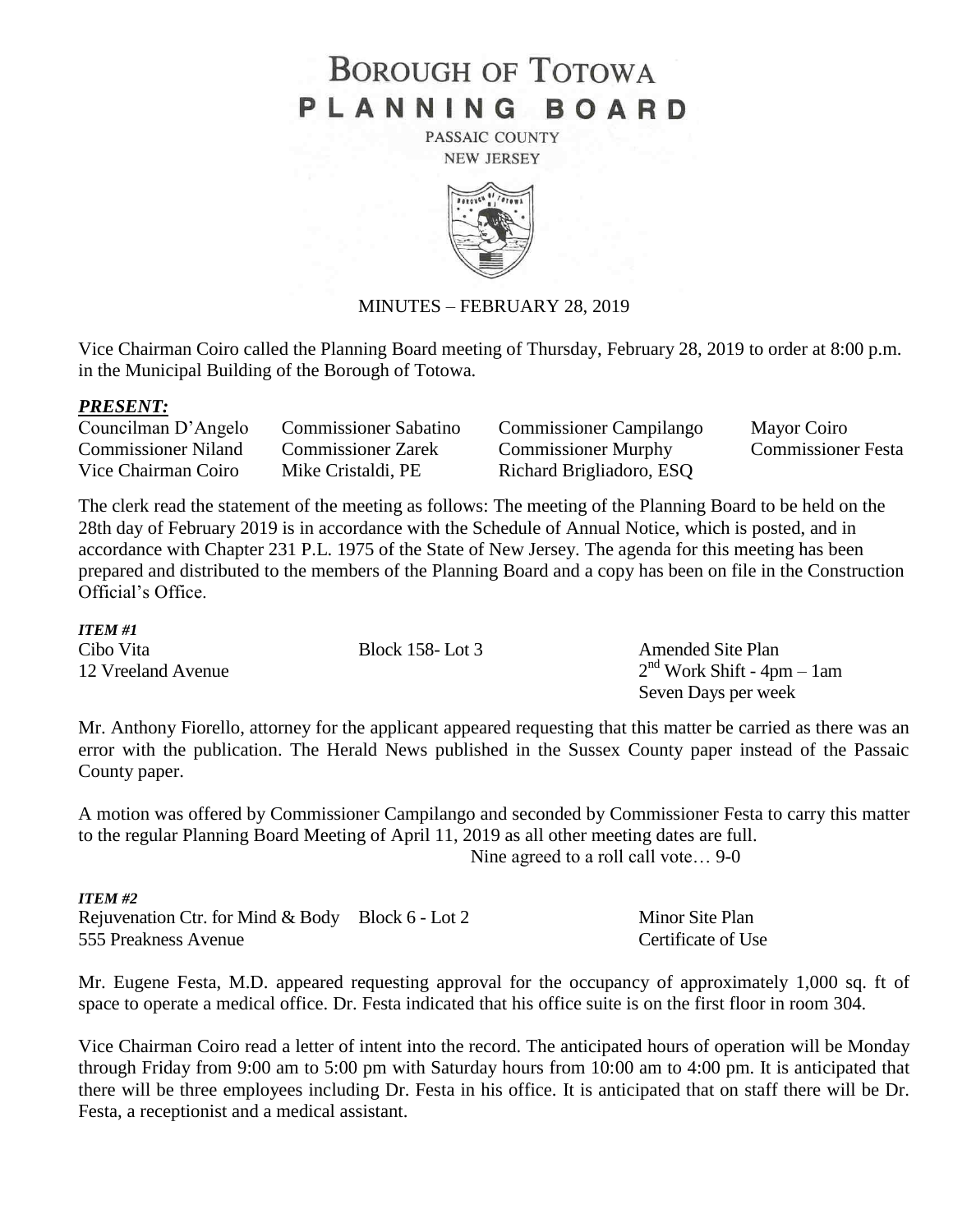Dr. Festa testified that he is a Board Certified Internist and he is also Board Certified in Addiction Medicine. With respect to signage, there will be a sign on the entry door to the medical office and there will also be signage as you enter the building.

Also testifying on behalf of the Applicant was Paul Quassis. Mr. Quassis is the managing member of an entity that owns the building. Mr. Quassis testified that there are modifications being done to the interior space including adding one additional examination room and adding one additional bathroom. He also stated that parking is shared in common with other tenants at the facility. Dr. Festa has been assigned six parking spaces.

A motion was offered by Commissioner Campilango and seconded by Commissioner Festa to approve the minor site plan as presented. This approval is subject to and contingent upon the following conditions and will be memorialized in a Resolution at a future date:

- 1. The construction of internal partitions, exits, entrances and fire safety devices are subject to and require the approval of the fire sub-code official, the fire inspector and the building inspector.
- 2. The applicant will supply the Chief of Police with an emergency contact list and will also obtain the approval of the Police Chief in regards to all alarms and security devices.
- 3. There will be no outside storage of equipment or materials.
- 4. The applicant will comply with the Totowa Sign Ordinance. Sign approval is hereby granted to permit the Applicant to install a sign as you enter the building as well as a sign on the entrance door to the medical office suite.
- 5. The applicant will obtain and maintain all necessary State & Local licensing that is required.

Seven agreed to a roll call vote… 7-0

| <b>ITEM #3</b> |                   |                    |
|----------------|-------------------|--------------------|
| Made In Italy  | Block 139 - Lot 1 | Minor Site Plan    |
| 590 Union Blyd | change of owner   | Certificate of Use |

Mr. Maniscalpo appeared requesting a change of ownership for the continued occupancy of approximately 1,600 sq. ft. of space specializing in Italian desserts.

Vice Chairman Coiro read a letter of intent into the record. The anticipated hours of operation will be from 7:00 am to 10:00 pm, seven days per week. There will be three employees on-site.

The Applicant testified that he will also provide fresh pasta, sandwiches, salads and other food products for consumption both on and off the premises. The Applicant represented that it will retain the existing signage with the name Made In Italy as the applicant will continue to do business under the name Made In Italy.The Applicant also represented that there is a parking lot in the rear of the building and that parking is shared in common with other tenants of this building.

A motion was offered by Commissioner Campilango and seconded by Commissioner Festa to approve the minor site plan as presented. This approval is subject to and contingent upon the following conditions and will be memorialized in a Resolution at a future date:

- 1. The construction of internal partitions, exits, entrances and fire safety devices are subject to and require the approval of the fire sub-code official, the fire inspector and the building inspector.
- 2. The applicant will supply the Chief of Police with an emergency contact list and will also obtain the approval of the Police Chief in regards to all alarms and security devices.
- 3. There will be no outside storage of equipment or materials.
- 4. The applicant will comply with the Totowa Sign Ordinance.
- 5. All previously approved conditions will remain in effect.

Nine agreed to a roll call vote… 9-0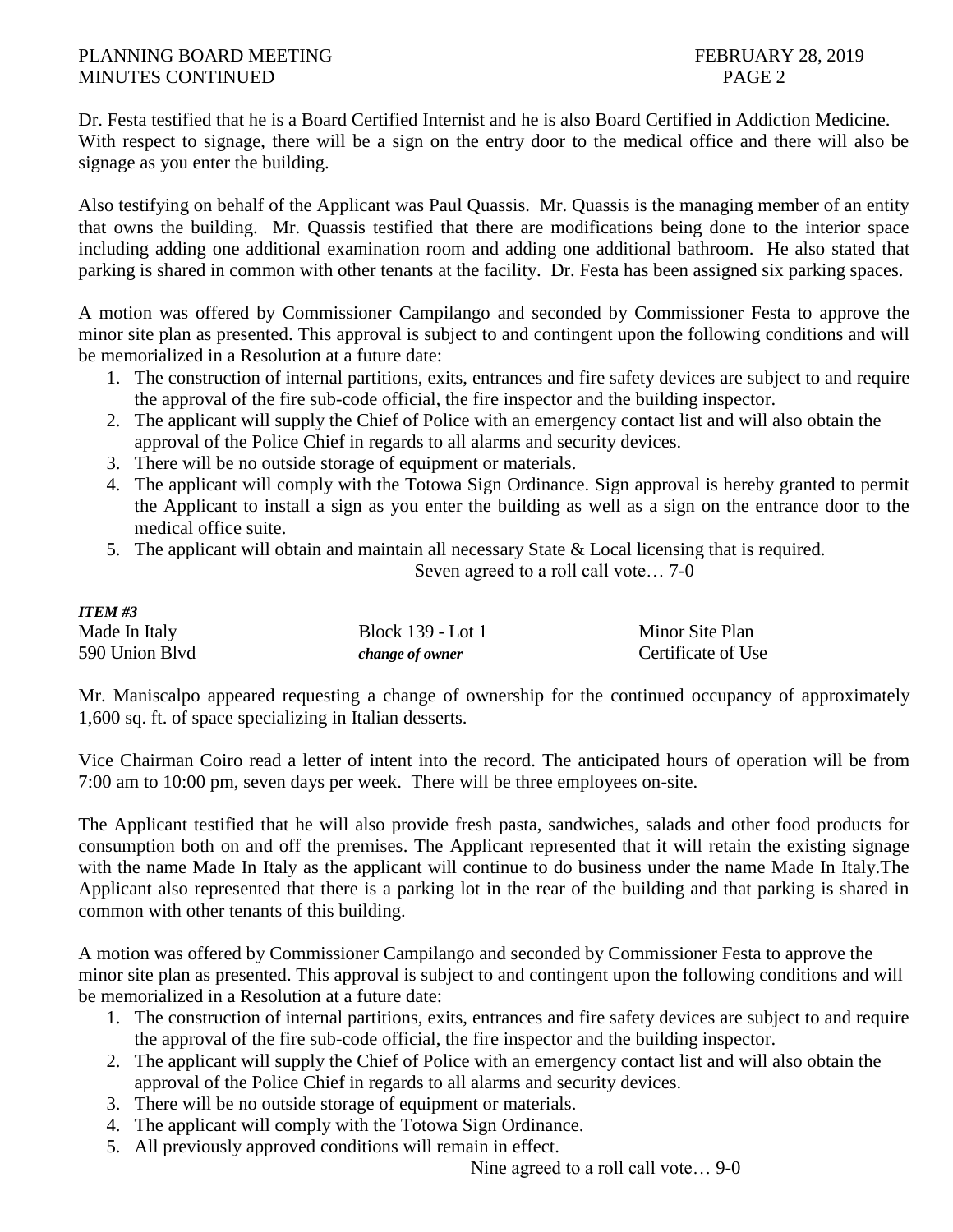*ITEM #4*

# Lavish Nails Block 105 - Lot 12 Minor Site Plan

328 Union Blvd Certificate of Use

Tu N. Duong appeared requesting the approval for occupancy of approximately 786 sq. ft. of space to continue the operation of a Nail Salon.

Vice Chairman Coiro read a letter of intent into the record. The anticipated hours of operation will be Sunday from 11:00 a.m. to 2:00 p.m. with hours on Monday, Tuesday, Thursday, Friday and Saturday 10:00 a.m. to 7:30 p.m. The business will be closed to the public on Wednesday. It is anticipated that there will be three employees.

Ms. Duong testified that Lavish Nails will be taking over the nail salon previously operated by Minnie Nails. The nail salon will offer nail care service, including, but not limited to, manicures, pedicures, nail enhancement, and also waxing service. The applicants will replace the existing Minnie Nails sign with a sign to identify the name of the new business as "Lavish Nails". The Lavish Nails sign will be the same size as the prior sign and will conform to the Ordinance requirements with respect to color.

A motion was offered by Commissioner Campilango and seconded by Commissioner Festa to approve the minor site plan as presented. This approval is subject to and contingent upon the following conditions and will be memorialized in a Resolution at a future date:

- 1. The construction of internal partitions, exits, entrances and fire safety devices are subject to and require the approval of the fire sub-code official, the fire inspector and the building inspector.
- 2. The applicant will supply the Chief of Police with an emergency contact list and will also obtain the approval of the Police Chief in regards to all alarms and security devices.
- 3. There will be no outside storage of equipment or materials.
- 4. The applicant will comply with the Totowa Sign Ordinance. Applicants are permitted to place a sign in the window to identify the business, but the sign shall not exceed twenty present (20%) of the glass window area.
- 5. All previously approved conditions will remain in effect.

Nine agreed to a roll call vote… 9-0

| <i>ITEM #5</i>    |                                  |                                                            |
|-------------------|----------------------------------|------------------------------------------------------------|
| Chateau Express   | Block 11- Lot 7.01               | <b>Amended Site Plan</b>                                   |
| 55 Shepherds Lane |                                  | Increase Occupancy                                         |
|                   |                                  | Variances- Insufficient Parking, Buffers, Landscaping, and |
|                   | any others that may be required. |                                                            |

Mr. Robert Podvey Esq. Attorney for the applicant appeared requesting approval for an amended site plan for the occupancy for CP Trucking LLC doing business as Chateau Express with associated variances. Mr. Podvey indicated that the anticipated occupancy is approximately 40,000 sq. ft. of space for warehouse and offices of a Wine & Liquor distributor.

Mr. Podvey reviewed required variances for buffers, landscaping and insufficient parking.

He indicated that there are ten employees, of which seven are truck drivers. Mr. Podvey further stated that two people are required to make deliveries of the wine or liquor in New York City. Drivers arrive for work between 7:00am and 9:00am. They load their truck and make delivers, returning each evening. The other three employees organize what is to go on the trucks for delivery the next day. Afternoons are usually reserved for taking orders via the internet and telephone calls for next day deliveries. Cases are hand loaded into the van.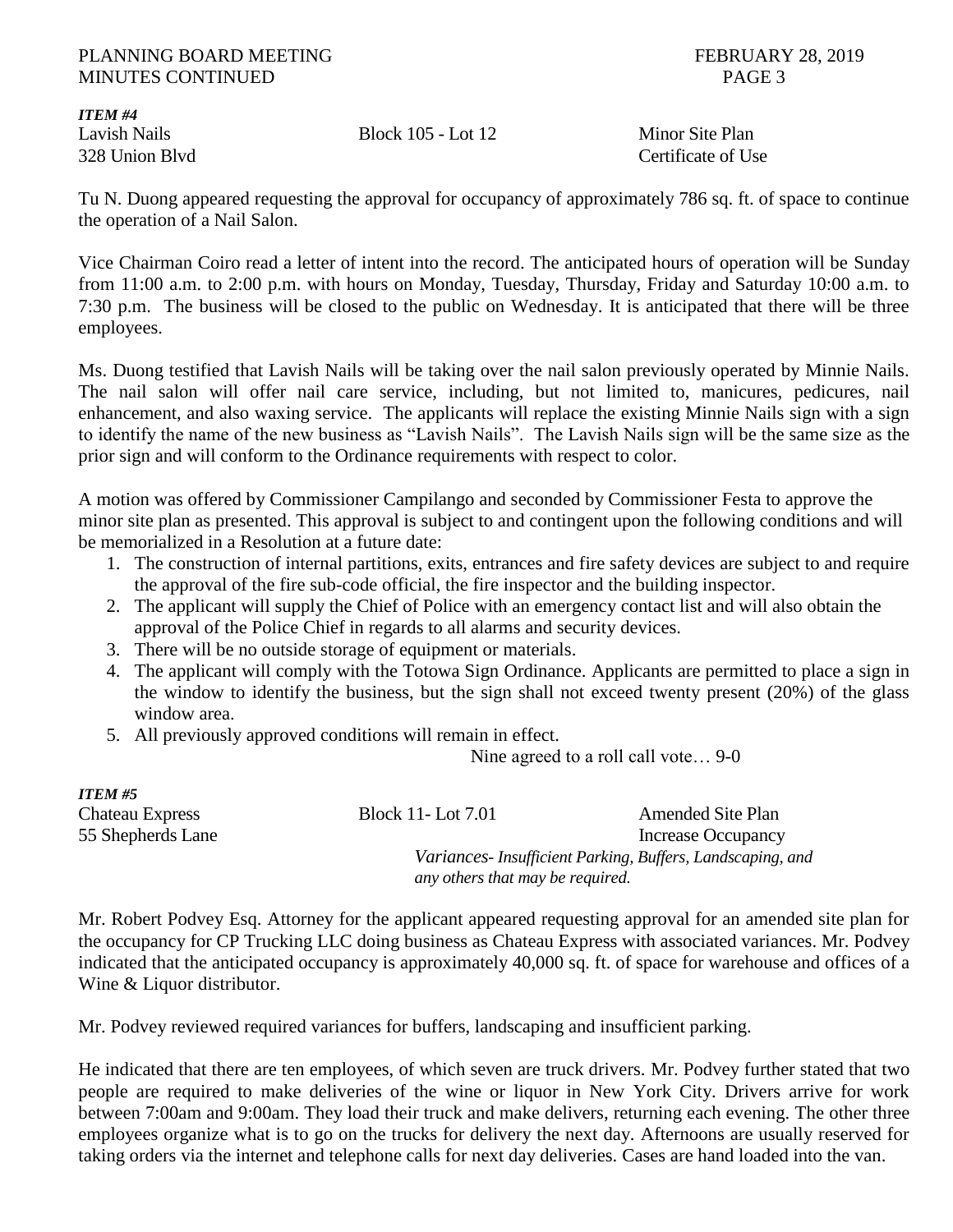Mr. Jerry Sampere, Principal of CP Trucking - storage and delivery company, testified that they service liquor stores and restaurants in the tri-state area providing Wine & Spirits from around the world and from California. .He testified as to the nature of the business, indicating vans are loaded and deliveries are made each day. The company has six vans and one twenty-six ft. truck. Vans are loaded inside the building Monday thru Friday only. The business is closed Saturday/Sunday. He also indicated that the business distributes/warehouse 500 to 1500 cases per day received regarding the incoming product, they get approximately three to five large truck deliveries per week. During the busy times (Holidays) they would receive about 10 delivers per week. The loading docks are for unloading of incoming product using fork lifts and pickers.

Mr. Dylan Ryan P.E. testified that there are no exterior improvements proposed as part of this application. He stated that the site has 5 ADA spaces for entire site. The current Parking spaces for the site is 117. Coronet requires 120 parking spaces and Chateau Express requires 15 for a total of 135. Chateau Express identified their 15 spaces. Coronet leases 25 space from Quick check and 25 spaces from the diocese for overflow. It was determined that exhibit A-4 is incorrect. Applicant will revise the zoning table. Trucks will enter off of Shepherds Lane and will turn around and back-up into the loading space. There are 5 loading spaces.

During the review of the Planning Board Engineer's Report dated February 28<sup>th</sup> regarding the Truck turning radius, the applicant must provide a diagram to the Board engineer for review and approval.

Previous approvals for this site had conditions that have all not been met by the owner. Debbie Charalaivan, a representative of the landlord, testified that because the Building has been unoccupied for a long time, money was tight and it became a financial decision. She also indicated that a contractor has been hired and will do all the site improvements plus the fit out for the applicant.

Nathan Mosely P.E. in New Jersey has worked for Shropshire Assoc. for 16 years. Nathan has testified as a Traffic expert before over 100 Boards. He conducted a Parking & traffic assessment on January 30, 2019 at Union Blvd. & Shepherds Lane. AM Peak traffic 6:30 am – 9:00 am, PM Peak traffic 3:00 pm – 6:00 pm

It appears that there would be approximately 16 additional trips at the am peak time and 16 additional trips at the pm peak times. There were no trucks arriving during the peak times.

A motion was offered by Commissioner Campilango and seconded by Commissioner Festa to open the public portion of the meeting.

Nine agreed to a roll call vote… 9-0

John Kuiken of 77 Shepherds Lane indicated that Coronet –is using every spot in parking lot plus the 25 spaces in Quick Check. As far as the Dieocese parking, there are no sidewalks to get the parking lot Mr. Kuiken was concerned that Coronet is working later and later and cars speed on Shepherds Lane.

Mary Honour of 105 Crosby Avenue wanted additional landscaping, and wanted to know size of trucks

Mr. Sampere address her concern stating that wine comes in trailers, but vans are used for deliveries – big SUV like the size of a small school bus for 10 people.

A motion was offered by Commissioner Campilango and seconded by Commissioner Festa to close the public portion of the meeting.

Nine agreed to a roll call vote… 9-0